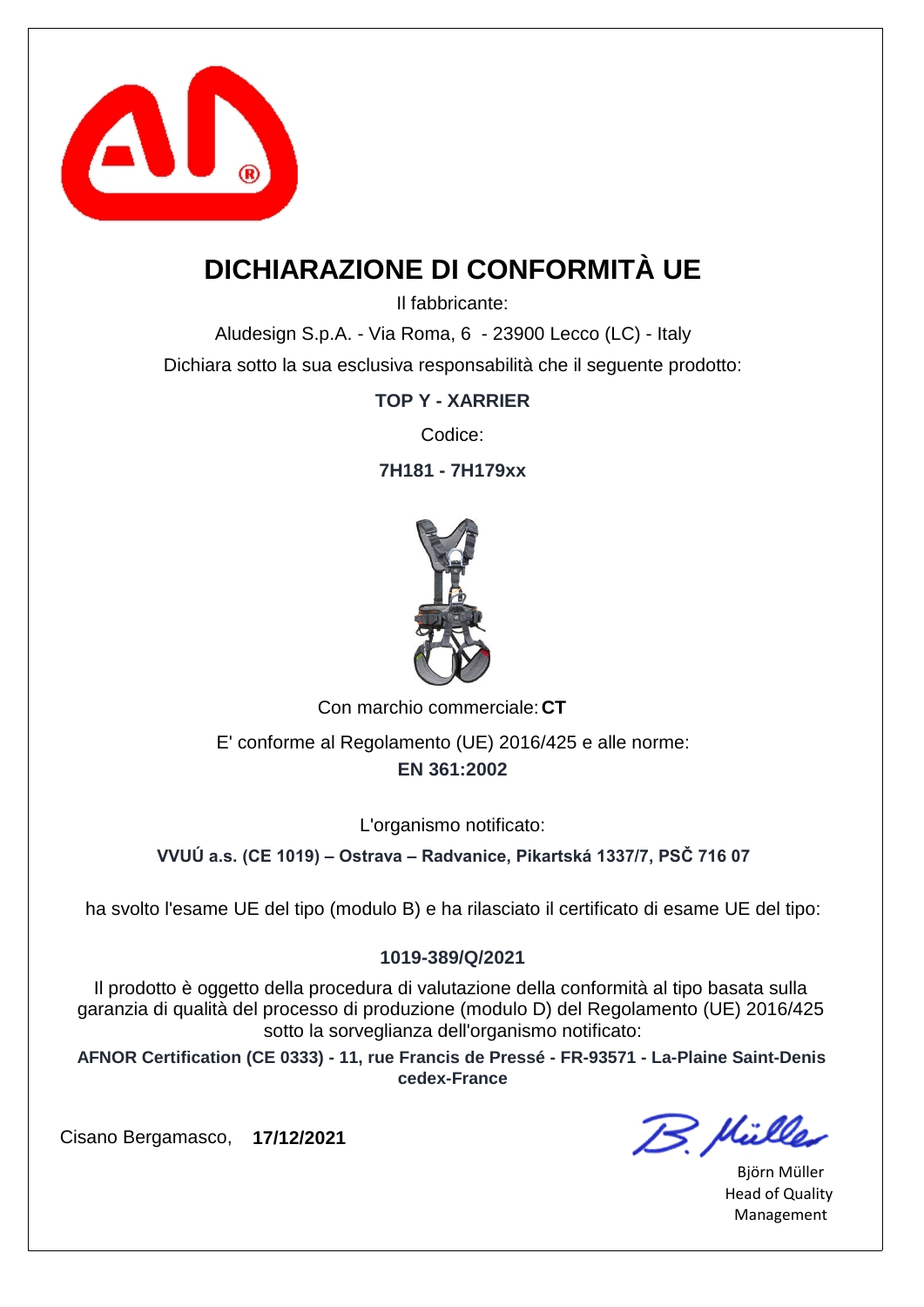

## **DÉCLARATION UE DE CONFORMITÉ**

Le fabricant :

Aludesign S.p.A. - Via Roma, 6 - 23900 Lecco (LC) - Italy Déclare sous sa seule responsabilité que le produit suivant:

**TOP Y - XARRIER**

Référence :

**7H181 - 7H179xx**



Avec le marque commerciale : CT

**EN 361:2002** Est conforme aux Règlement (UE) 2016/425 et aux normes :

L'organisme notifié :

**VVUÚ a.s. (CE 1019) – Ostrava – Radvanice, Pikartská 1337/7, PSČ 716 07**

a effectué l'examen UE de type (module B) et a délivré l'attestation d'examen UE de type :

#### **1019-389/Q/2021**

Le produit est soumis à la procédure d'évaluation de la conformité au type basée sur l'assurance de la qualité du processus de production (module D) du Règlement (UE) 2016/425 sous la supervision de l'organisme notifié :

**AFNOR Certification (CE 0333) - 11, rue Francis de Pressé - FR-93571 - La-Plaine Saint-Denis cedex-France**

Cisano Bergamasco, **17/12/2021**

B. Hülles

Björn Müller Head of Quality Management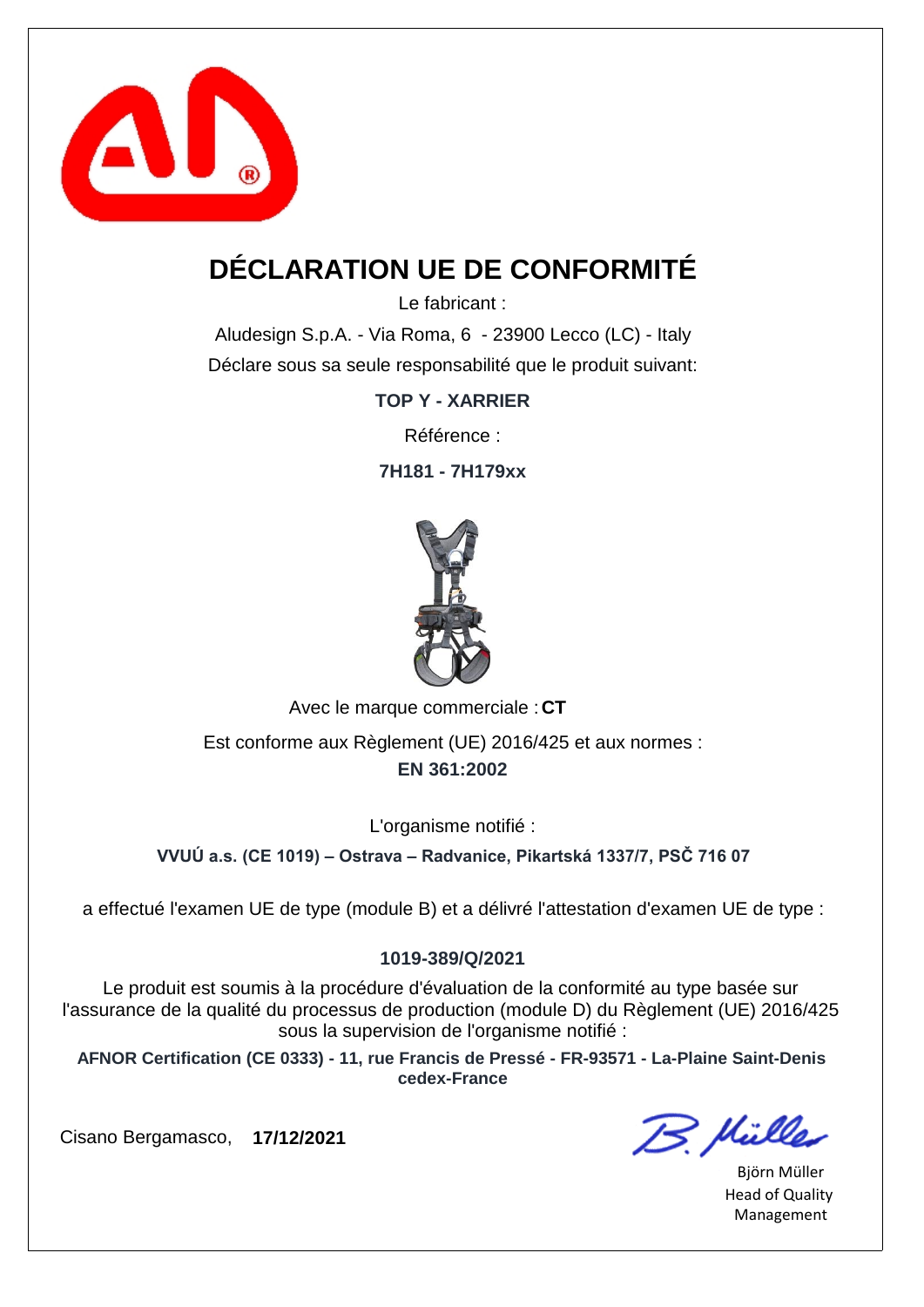

### **EU DECLARATION OF CONFORMITY**

The manufacturer:

Aludesign S.p.A. - Via Roma, 6 - 23900 Lecco (LC) - Italy Declares under its sole responsibility that the following product:

**TOP Y - XARRIER**

Code:

**7H181 - 7H179xx**



With the trade mark: CT

**EN 361:2002** Complies with the Regulation (EU) 2016/425 and with the standards:

The notified body:

**VVUÚ a.s. (CE 1019) – Ostrava – Radvanice, Pikartská 1337/7, PSČ 716 07**

carried out the EU type examination (module B) and issued the EU type examination certificate:

#### **1019-389/Q/2021**

The product is subject to the conformity assessment procedure based on the quality assurance of the production process (module D) of Regulation (EU) 2016/425 under the supervision of the notified body:

**AFNOR Certification (CE 0333) - 11, rue Francis de Pressé - FR-93571 - La-Plaine Saint-Denis cedex-France**

B. Mülles

Björn Müller Head of Quality Management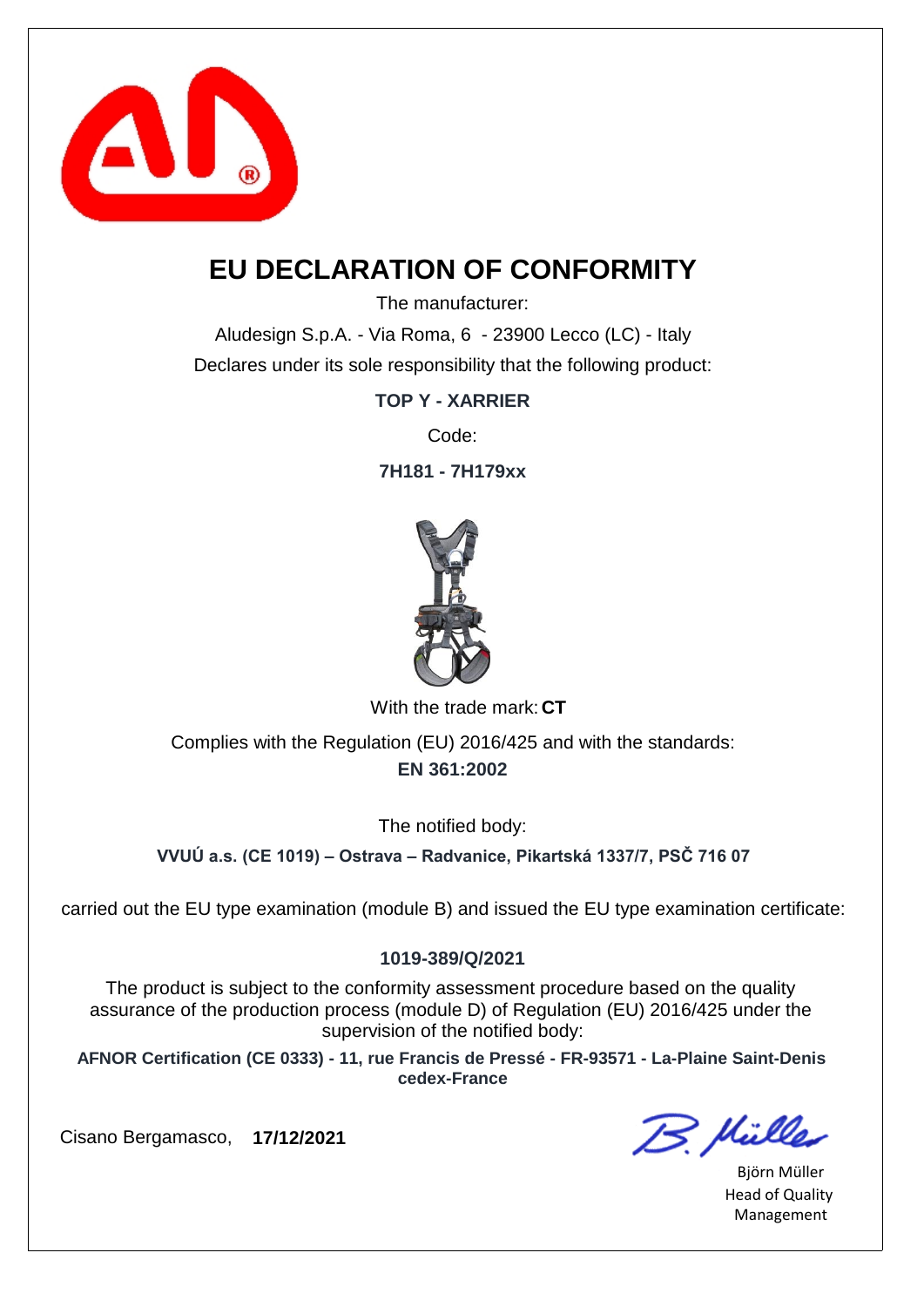

# **EU-KONFORMITÄTSERKLÄRUNG**

Der Hersteller:

Aludesign S.p.A. - Via Roma, 6 - 23900 Lecco (LC) - Italy Erklärt in alleiniger Verantwortung, dass folgendes Produkt:

**TOP Y - XARRIER**

Referenz:

**7H181 - 7H179xx**



Mit der Handelsmarke: CT

**EN 361:2002** entspricht der Verordnung (EU) 2016/425 und den Standards:

Die benannte Stelle:

**VVUÚ a.s. (CE 1019) – Ostrava – Radvanice, Pikartská 1337/7, PSČ 716 07**

hat die EU-Baumusterprüfung (Modul B) durchgeführt und hat die EU-Baumusterprüfbescheinigung ausgestellt:

#### **1019-389/Q/2021**

Das Produkt wird dem Bewertungsverfahren hinsichtlich der Konformität mit dem Baumuster auf der Grundlage einer Qualitätssicherung bezogen auf den Produktionsprozess der Verordnung (EU) 2016/425 (Modul D) unter der Aufsicht der benannten Stelle:

**AFNOR Certification (CE 0333) - 11, rue Francis de Pressé - FR-93571 - La-Plaine Saint-Denis cedex-France**

B. Hülles

Björn Müller Head of Quality Management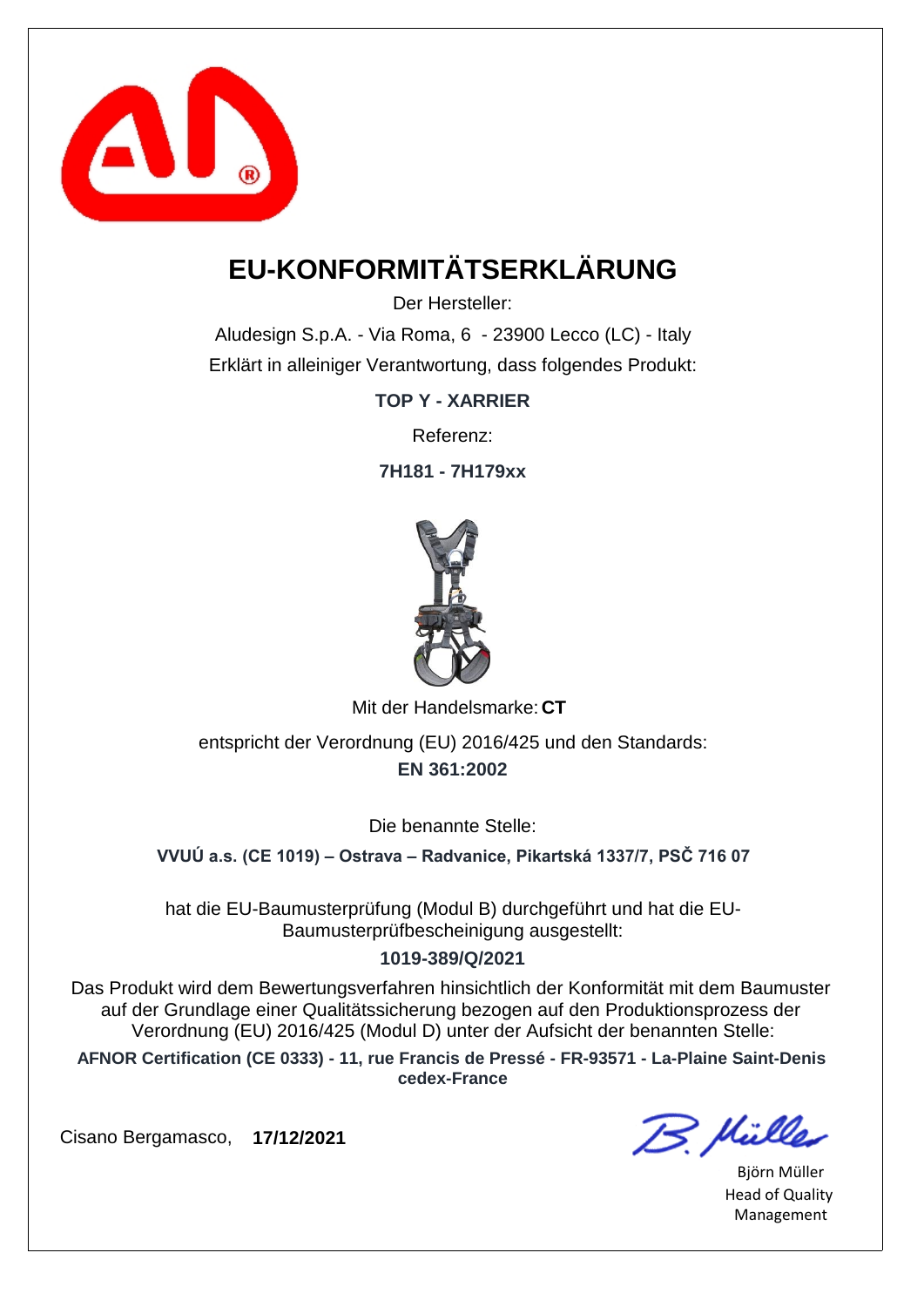

## **DECLARACIÓN DE CONFORMIDAD UE**

El fabricante:

Aludesign S.p.A. - Via Roma, 6 - 23900 Lecco (LC) - Italy Declara bajo su exclusiva responsabilidad que el siguiente producto

**TOP Y - XARRIER**

Código:

**7H181 - 7H179xx**



Con marca comercial: CT

**EN 361:2002** Cumple con el Reglamento (UE) 2016/425 y las normas:

El organismo notificado:

**VVUÚ a.s. (CE 1019) – Ostrava – Radvanice, Pikartská 1337/7, PSČ 716 07**

Realizó el examen de tipo UE (módulo B) y emitió el certificado de examen de tipo UE:

#### **1019-389/Q/2021**

El producto está sujeto al procedimiento de evaluación de conformidad basado en la garantía de calidad del proceso de producción (módulo D) del Reglamento (UE) 2016/425 bajo la supervisión del organismo notificado:

**AFNOR Certification (CE 0333) - 11, rue Francis de Pressé - FR-93571 - La-Plaine Saint-Denis cedex-France**

B. Mülles

Björn Müller Head of Quality Management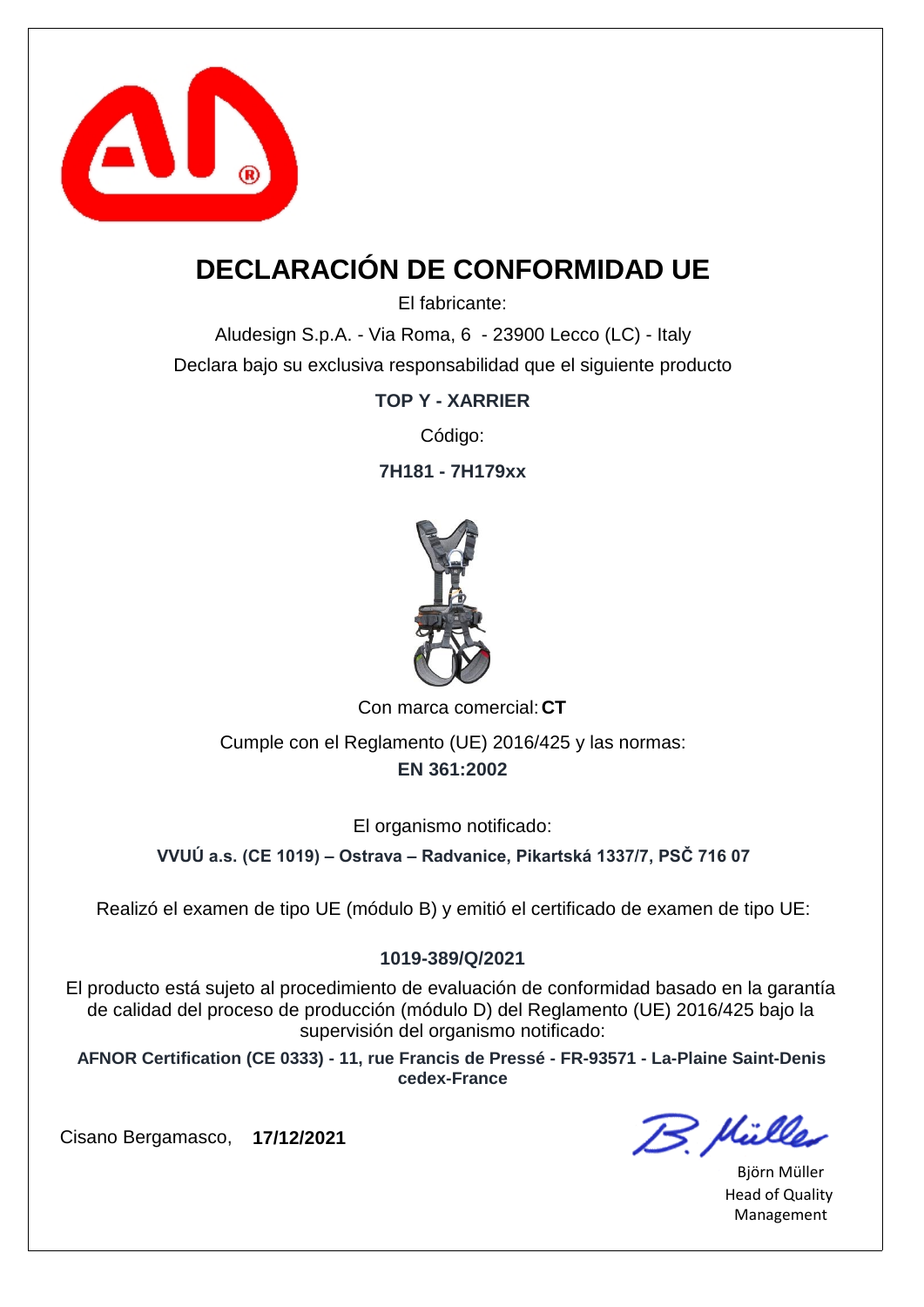

### **ЕС ДЕКЛАРАЦИЯ ЗА СЪОТВЕТСТВИЕ**

Производителят:

Aludesign S.p.A. - Via Roma, 6 - 23900 Lecco (LC) - Italy декларира на своя изключителна отговорност, че следният продукт:

**TOP Y - XARRIER**

Код:

**7H181 - 7H179xx**



**CT** с търговска марка:

**EN 361:2002** съответства на изискванията на Регламент (ЕС) 2016/425 и на следните стандарти:

Нотифицираният орган:

**VVUÚ a.s. (CE 1019) – Ostrava – Radvanice, Pikartská 1337/7, PSČ 716 07**

е провел ЕС изследване на типа (модулB)и е издал сертификат за ЕС изследване на типа:

#### **1019-389/Q/2021**

Продуктът е предмет на процедура за оценка на съответствие на типа, базирана на гаранцията за качество на производствения процес (модулD) на Регламент (ЕС) 2016/425 под надзора на следния нотифициран орган:

**AFNOR Certification (CE 0333) - 11, rue Francis de Pressé - FR-93571 - La-Plaine Saint-Denis cedex-France**

B. Hülles

Björn Müller Head of Quality Management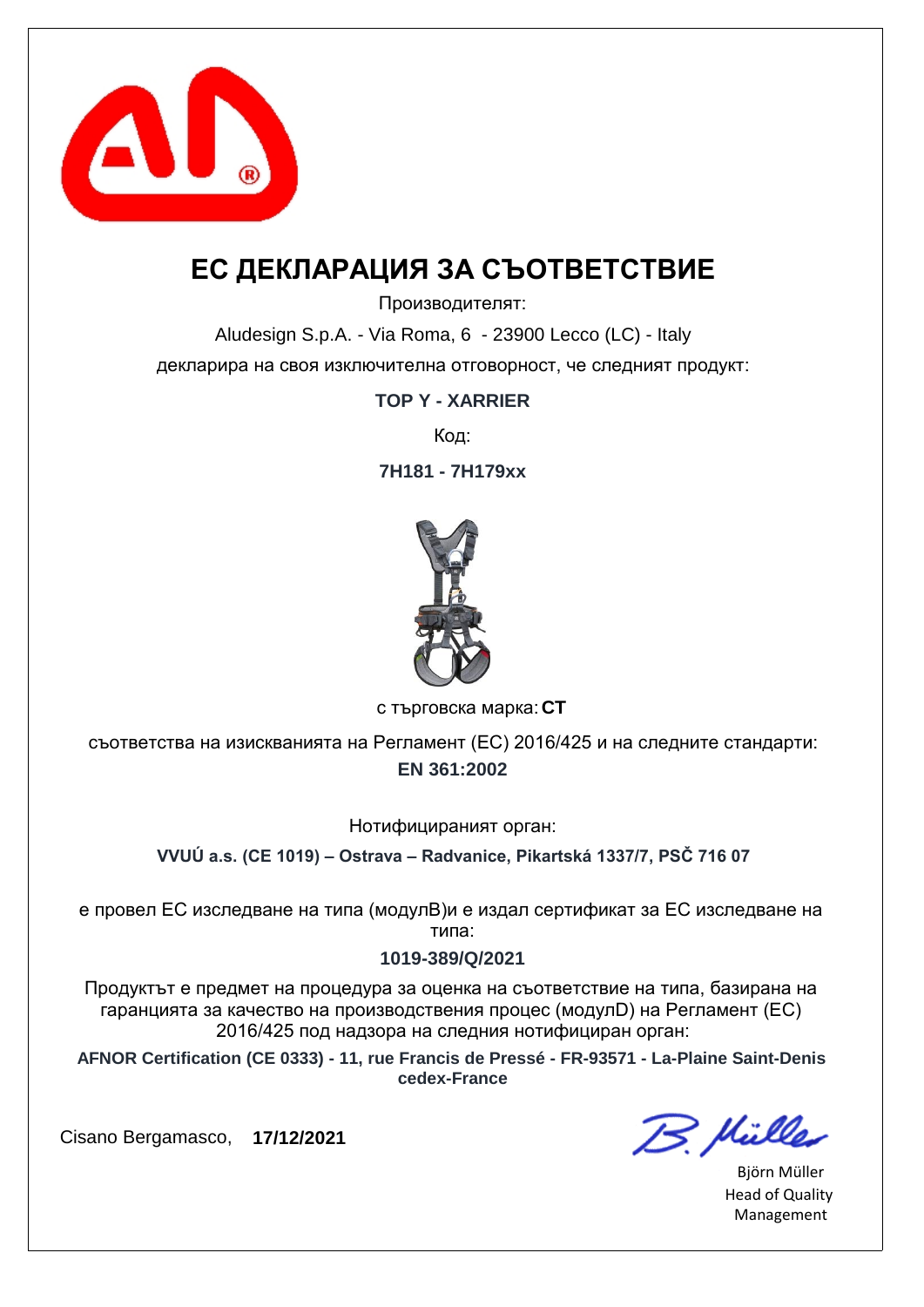

### **EU IZJAVA O SUKLADNOSTI**

Proizvođač:

Aludesign S.p.A. - Via Roma, 6 - 23900 Lecco (LC) - Italija izjavljuje pod punom odgovornošću da je sljedeći proizvod:

**TOP Y - XARRIER**

oznaka:

**7H181 - 7H179xx**



robni žig: CT

**EN 361:2002** usklađen s uredbom (EU) 2016/425 i s normama:

Prijavljeno tijelo:

**VVUÚ a.s. (CE 1019) – Ostrava – Radvanice, Pikartská 1337/7, PSČ 716 07**

provelo je EU istraživanje tipa (modul B) i izdalo potvrdu o tipnom ispitivanju:

#### **1019-389/Q/2021**

Proizvod je predmet procesa vrednovanja tipske sukladnosti temeljenog na osiguranju kvalitete proizvodnog procesa (modul D) prema uredbi EU 2016/425 pod nadzorom pri-javljenog tijela:

**AFNOR Certification (CE 0333) - 11, rue Francis de Pressé - FR-93571 - La-Plaine Saint-Denis cedex-France**

B. Müller

Björn Müller Head of Quality Management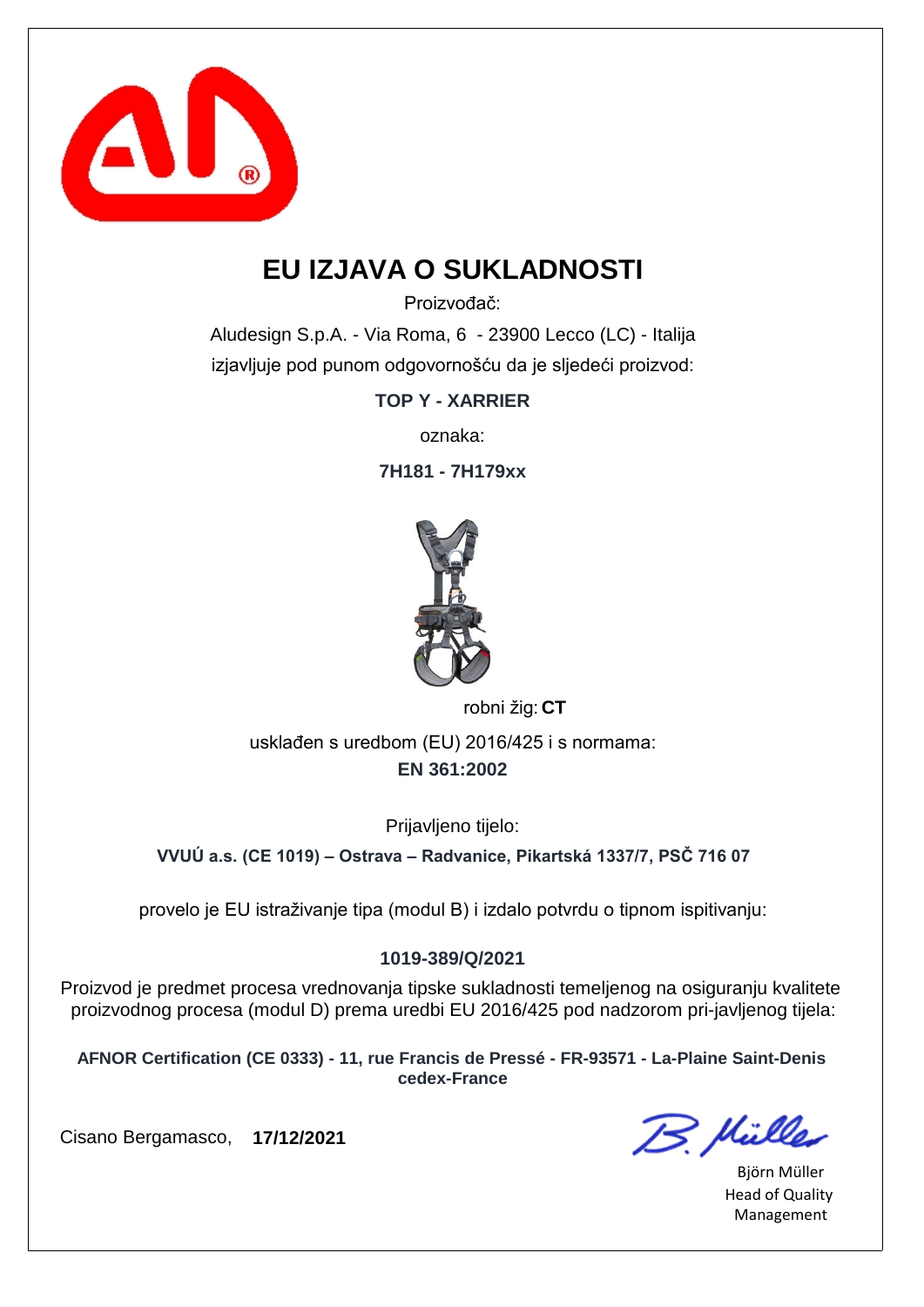

### **EU-KONFORMITETSERKLÆRING**

Fabrikanten:

Aludesign S.p.A. - Via Roma, 6 - 23900 Lecco (LC) - Italien erklærer nedenfor eneansvar for at det følgende produkt:

**TOP Y - XARRIER**

Kode:

**7H181 - 7H179xx**



Med varemærke: CT

**EN 361:2002** stemmer overens med Forordning 2016/425 (EU) og standarderne:

Det bemyndigede organ:

**VVUÚ a.s. (CE 1019) – Ostrava – Radvanice, Pikartská 1337/7, PSČ 716 07**

har udført EU-undersøgelsen af typen (modul B) og har udstedt EU-undersøgelsescertifikat af typen:

#### **1019-389/Q/2021**

Produktet er underlagt evalueringsproceduren for konformitet via typen, der er baseret på en kvalitetsgaranti af produktionsprocessen (modul D) i Forordning 2016/425 (EU) under overvågning af det bemyndigede organ:

**AFNOR Certification (CE 0333) - 11, rue Francis de Pressé - FR-93571 - La-Plaine Saint-Denis cedex-France**

B. Mülles

Björn Müller Head of Quality Management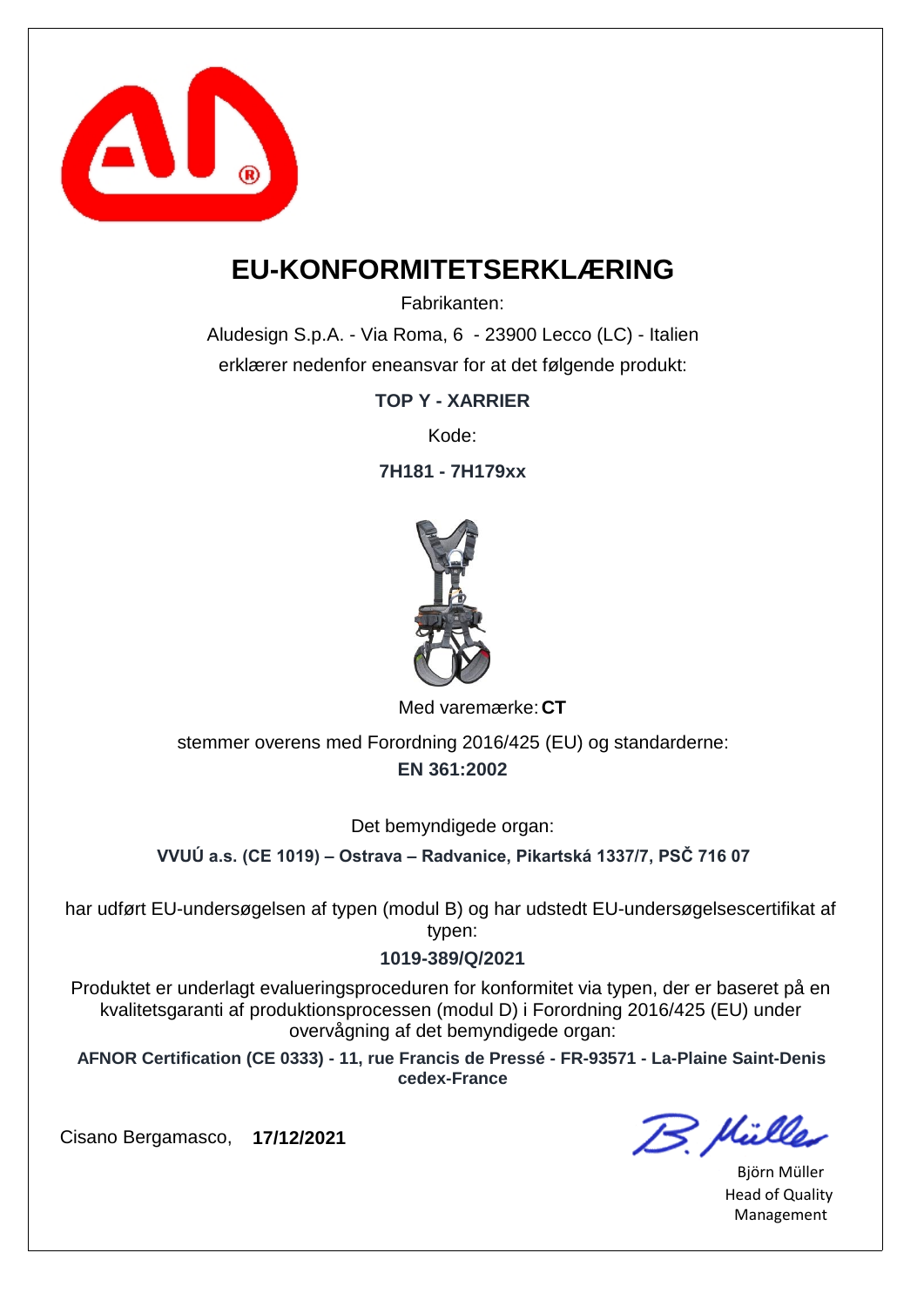

### **EU-VAATIMUSTENMUKAISUUSVAKUUTUS**

Valmistaja:

Aludesign S.p.A. - Via Roma, 6 - 23900 Lecco (LC) - Italia Julistaa alla yksinoikeudellisella vastuullaan, että seuraava tuote:

#### **TOP Y - XARRIER**

Koodi:

**7H181 - 7H179xx**



**CT** Tavaramerkillä:

**EN 361:2002** Noudattaa asetusta (UE) 2016/425 ja standardeja:

Laitos, jolle on tiedotettu:

**VVUÚ a.s. (CE 1019) – Ostrava – Radvanice, Pikartská 1337/7, PSČ 716 07**

On suorittanut EU:n kokeen tyyppiä (moduuli B) ja on myöntänyt EU-kokeen sertifikaatin tyyppiä:

#### **1019-389/Q/2021**

Tuotteeseen kohdistuu tyypin vaatimustenmukaisuuden arviointimenetelmä, joka perustuu valmistusprosessin (moduuli D) laatutakuuseen asetuksen (UE) 2016/425 mukaisesti informoidun laitoksen alaisena:

**AFNOR Certification (CE 0333) - 11, rue Francis de Pressé - FR-93571 - La-Plaine Saint-Denis cedex-France**

B. Müller

Björn Müller Head of Quality Management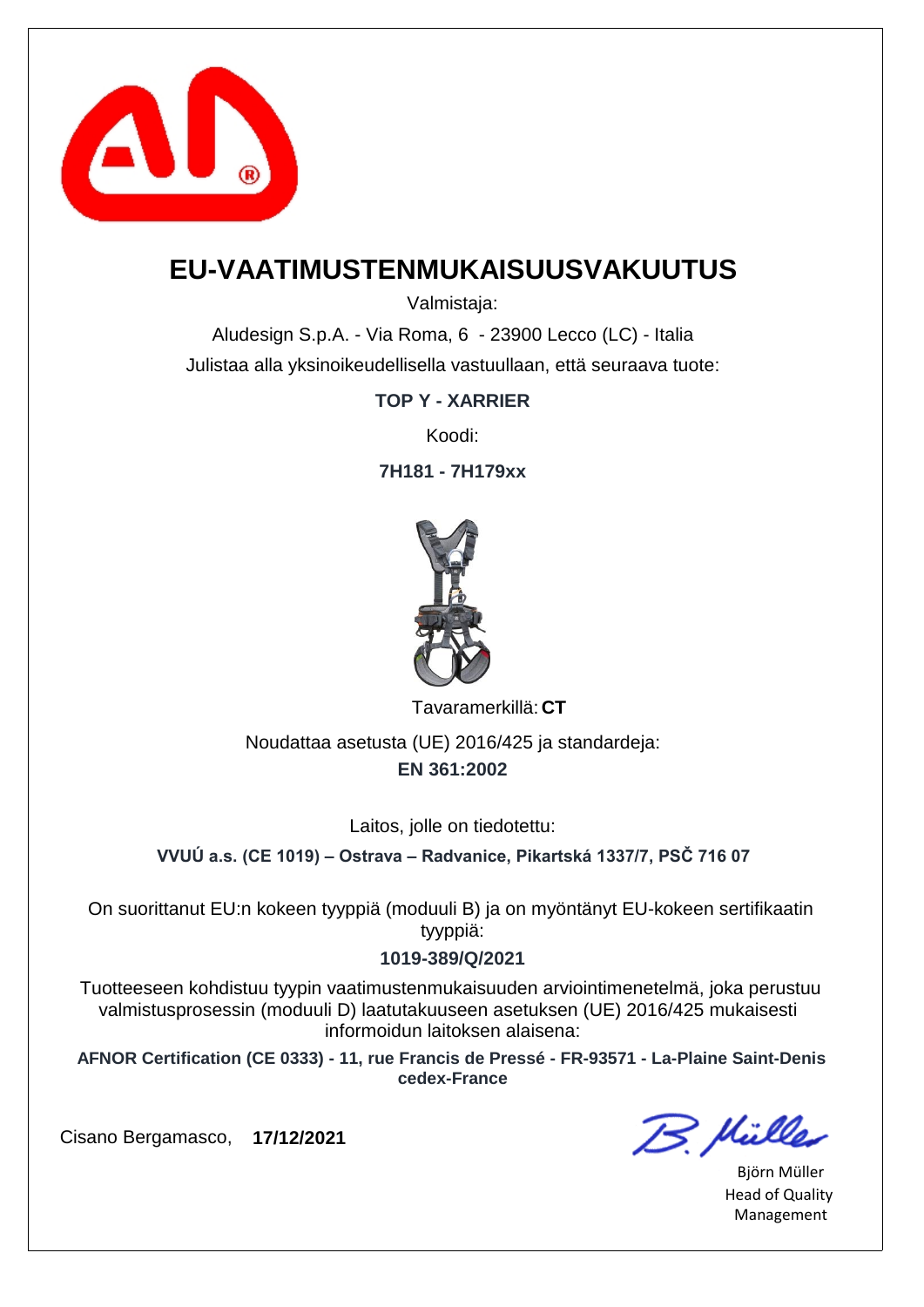

# **DEARBHÚ AR LEASÚ AN AE**

An monaróir:

Aludesign S.p.A. - Via Roma, 6 - 23900 Lecco (LC) - Italy Dearbhaíonn an Iodáil faoina fhreagracht amháin gurb é an táirge seo a leanas:

**TOP Y - XARRIER**

Cód:

**7H181 - 7H179xx**



Le trádmharc: CT

**EN 361:2002** Comhlíonann sé Rialachán (AE) 2016/425 agus na caighdeáin:

An comhlacht dá dtugtar fógra:

**VVUÚ a.s. (CE 1019) – Ostrava – Radvanice, Pikartská 1337/7, PSČ 716 07**

rinne scrúdú cineál AE (modúl B) agus d'eisigh sé deimhniú scrúduithe cineál an AE:

#### **1019-389/Q/2021**

Tá an táirge faoi réir an nós imeachta um measúnú comhréireachta bunaithe ar dhearbhú cáilíochta an phróisis táirgthe (modúl D) de Rialachán (AE) 2016/425 faoi mhaoirseacht an chomhlachta dá dtugtar fógra:

**AFNOR Certification (CE 0333) - 11, rue Francis de Pressé - FR-93571 - La-Plaine Saint-Denis cedex-France**

B. Mülles

Björn Müller Head of Quality Management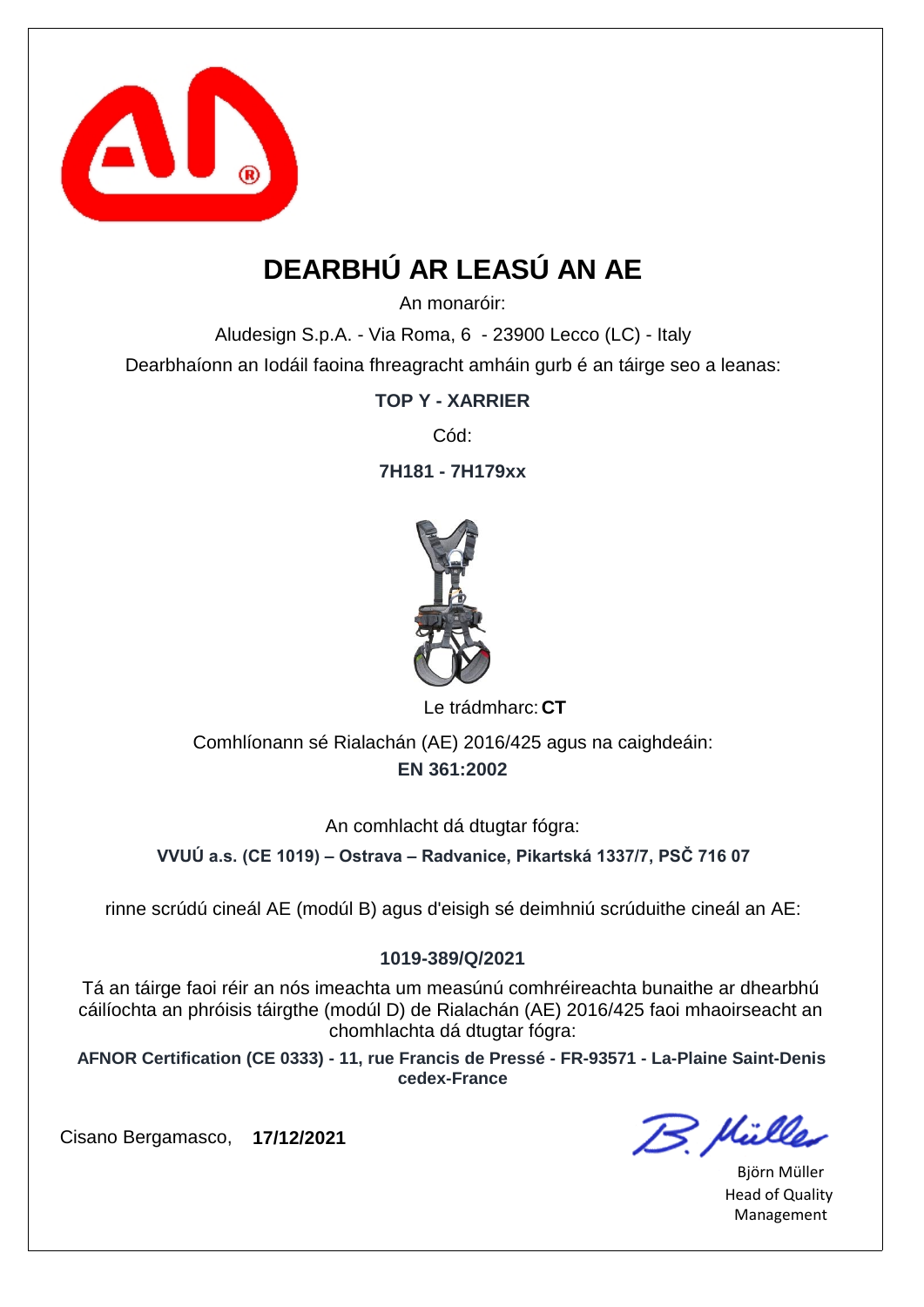

### **DIKJARAZZJONI TAL-KONFORMITÀ TAL-UE**

Il-manifattur

Aludesign S.p.A. - Via Roma, 6 - 23900 Lecco (LC) - Italja Jiddikjara taħt ir-responsabbilta esklussiva tiegħu li l-prodott li ġej:

**TOP Y - XARRIER**

Kodići<sup>.</sup>

**7H181 - 7H179xx**



Bit-trademark: CT

**EN 361:2002** Huwa konformi mar-Regolament (UE) 2016/425 u mar-regoli:

Il-kumpanija notifikata:

**VVUÚ a.s. (CE 1019) – Ostrava – Radvanice, Pikartská 1337/7, PSČ 716 07**

għamlet l-eżami tat-tip tal-UE (modulu B) u ħarġet iċ-ċertifikat tal-eżami tat-tip tal-UE:

#### **1019-389/Q/2021**

Il-prodott huwa suġġett għall-proċedura tal-evalwazzjoni tal-konformità bbażata fuq il-garanzija tal-kwalità tal-proċess ta' produzzjoni (modulu D) tar-Regolament (UE) 2016/425 taħt is-sorveljanza tal-kumpanija notifikata:

**AFNOR Certification (CE 0333) - 11, rue Francis de Pressé - FR-93571 - La-Plaine Saint-Denis cedex-France**

B. Mülles

Björn Müller Head of Quality Management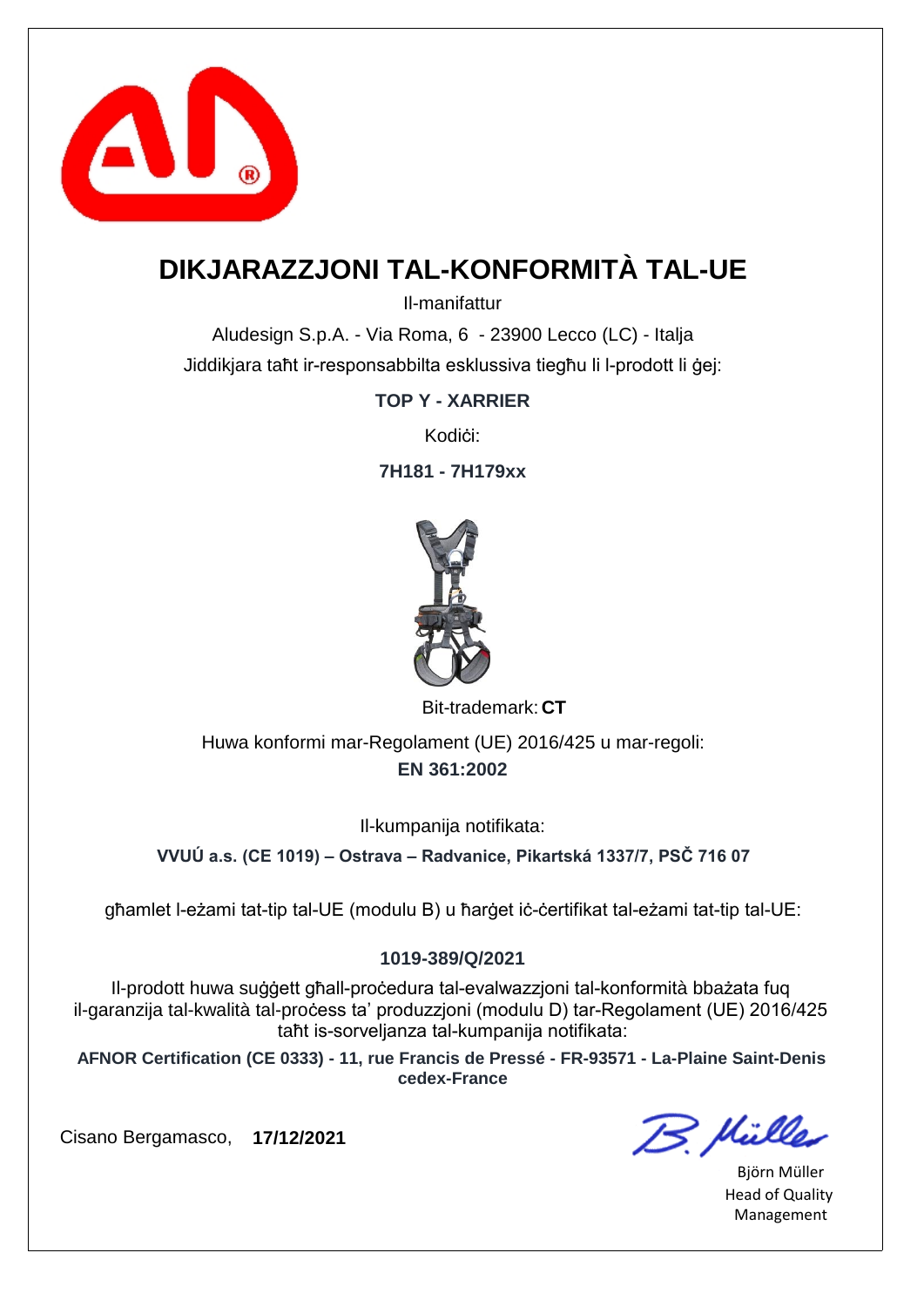

### **ΔΗΛΩΣΗ ΣΥΜΜΟΡΦΩΣΗΣ ΕΕ**

Ο κατασκευαστής:

Aludesign S.p.A. - Via Roma, 6 - 23900 Lecco (LC) - Ιταλία Δηλώνει με δική του ευθύνη ότι το προϊόν

**TOP Y - XARRIER**

Κωδικός:

**7H181 - 7H179xx**



**CT** Με εμπορικό σήμα:

**EN 361:2002** Συμμορφώνεται με τον κανονισμό (ΕΕ) 2016/425 και τα πρότυπα:

Ο κοινοποιημένος οργανισμός:

**VVUÚ a.s. (CE 1019) – Ostrava – Radvanice, Pikartská 1337/7, PSČ 716 07**

διενήργησε την εξέταση τύπου ΕΕ (ενότητα Β) και εξέδωσε τη βεβαίωση εξέτασης ΕΕ του τύπου:

#### **1019-389/Q/2021**

Το προϊόν υπόκειται στη διαδικασία αξιολόγησης της συμμόρφωσης με βάση τη διασφάλιση ποιότητας της παραγωγικής διαδικασίας (ενότητα Δ) του κανονισμού (ΕΕ) 2016/425 υπό την εποπτεία του κοινοποιημένου οργανισμού: Πιστοποίηση

**AFNOR Certification (CE 0333) - 11, rue Francis de Pressé - FR-93571 - La-Plaine Saint-Denis cedex-France**

B. Hülles

Björn Müller Head of Quality Management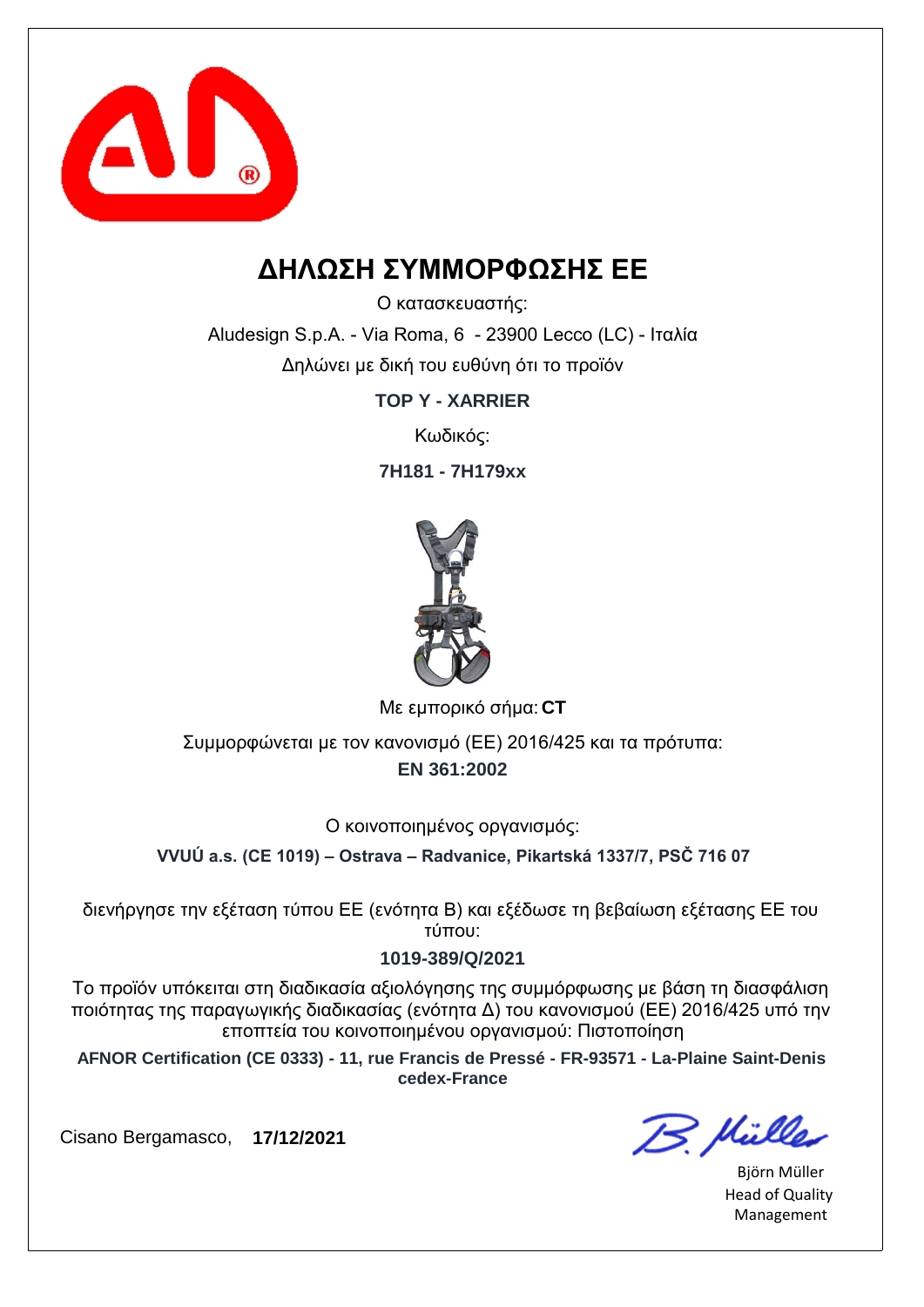

## **DEKLARACJA ZGODNOŚCI UE**

Producent:

Aludesign S.p.A. - Via Roma, 6 - 23900 Lecco (LC) - Italy oświadcza na swoją wyłączną odpowiedzialność, że poniższy produkt:

**TOP Y - XARRIER**

Kod:

**7H181 - 7H179xx**



Znak towarowy: CT

**EN 361:2002** Jest zgodny z rozporządzeniem (UE) 2016/425 i normami:

Jednostka notyfikowana

**VVUÚ a.s. (CE 1019) – Ostrava – Radvanice, Pikartská 1337/7, PSČ 716 07**

przeprowadziła badanie typu UE (moduł B) i wydała certyfikat badania UE typu:

#### **1019-389/Q/2021**

Produkt jest przedmiotem oceny zgodności z typem, w oparciu o zapewnienie jakości procesu produkcji (moduł D) Rozporządzenia (UE) 2016/425 pod nadzorem jednostki notyfikowanej:

**AFNOR Certification (CE 0333) - 11, rue Francis de Pressé - FR-93571 - La-Plaine Saint-Denis cedex-France**

B. Müller

Björn Müller Head of Quality Management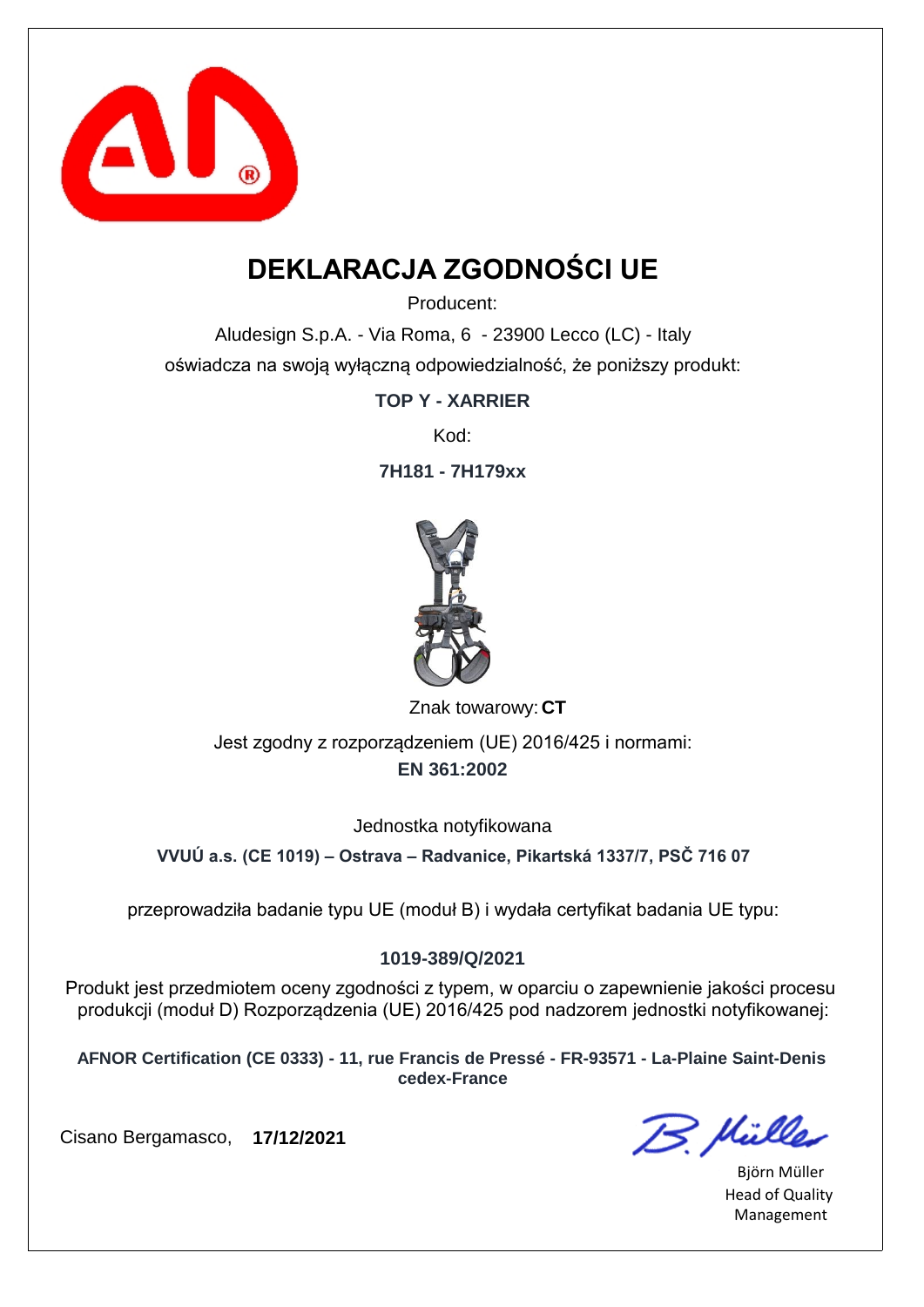

### **DECLARAȚIE DE CONFORMITATE UE**

Producătorul:

Aludesign S.p.A. - Via Roma, 6 - 23900 Lecco (LC) - Italia Declară pe propria răspundere că produsul următor:

**TOP Y - XARRIER**

Cod:

**7H181 - 7H179xx**



Cu marca comercială: CT

**EN 361:2002** Este conform Regulamentului (UE) 2016/425 și standardelor:

Organismul notificat:

**VVUÚ a.s. (CE 1019) – Ostrava – Radvanice, Pikartská 1337/7, PSČ 716 07**

a efectuat examinarea UE de tip (modul B) și a eliberat certificatul de examinare UE de tip:

#### **1019-389/Q/2021**

Produsul face obiectul procedurii de evaluare a conformității bazată pe asigurarea calității procesului de producție (modulul D) din Regulamentul (UE) 2016/425 sub supravegherea organismului notificat:

**AFNOR Certification (CE 0333) - 11, rue Francis de Pressé - FR-93571 - La-Plaine Saint-Denis cedex-France**

B. Mülles

Björn Müller Head of Quality Management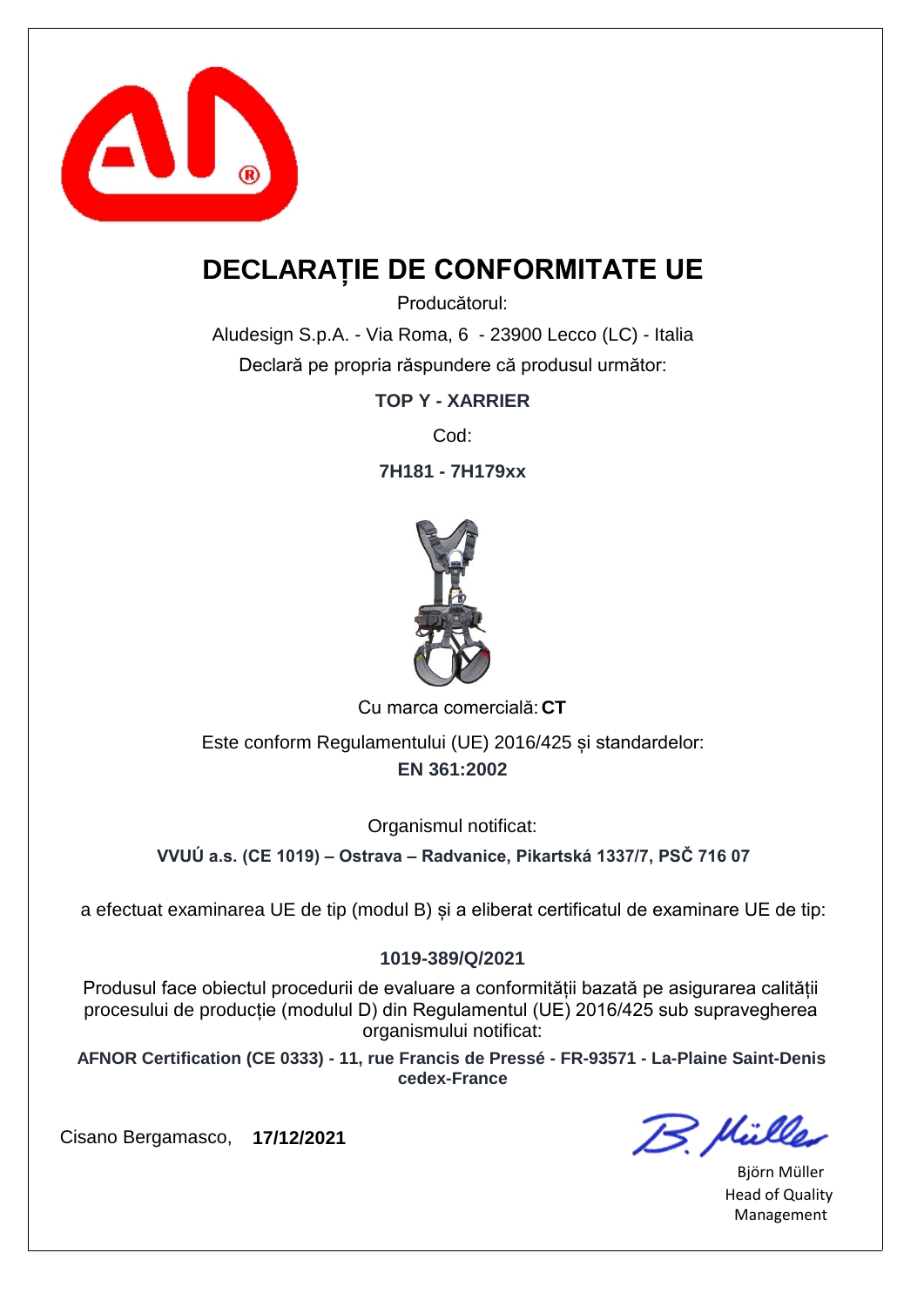

### **IZJAVA O SKLADNOSTI EU**

Proizvajalec:

Aludesign S.p.A. - Via Roma, 6 - 23900 Lecco (LC) - Italija Pri polni odgovornosti izjavlja, da je naslednji izdelek:

**TOP Y - XARRIER**

koda:

**7H181 - 7H179xx**



Blagovna znamka: CT

**EN 361:2002** Skladen z Uredbo (EU) 2016/425 in s standardi:

Priglašeni organ:

**VVUÚ a.s. (CE 1019) – Ostrava – Radvanice, Pikartská 1337/7, PSČ 716 07**

je opravil EU-pregled tipa (modul B) in je izdal certifikat o EU-pregledu tipa:

#### **1019-389/Q/2021**

Izdelek je podvržen postopku ugotavljanja skladnosti s tipom na podlagi zagotavljanja kakovosti proizvodnje (modul D) Uredbe (EU) 2016/425 pod nadzorom priglašenega organa:

**AFNOR Certification (CE 0333) - 11, rue Francis de Pressé - FR-93571 - La-Plaine Saint-Denis cedex-France**

B. Müller

Björn Müller Head of Quality Management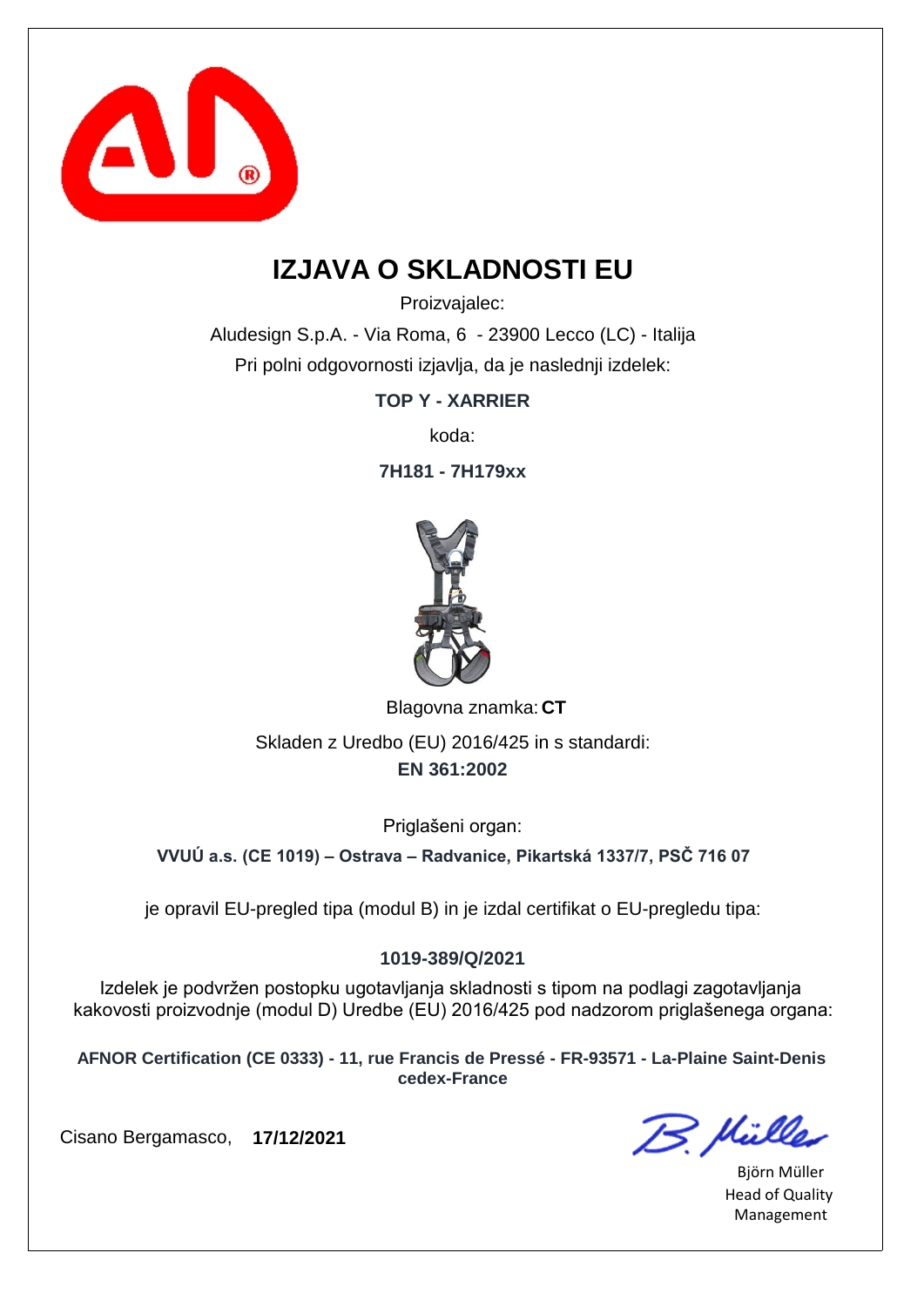

# **EU-FÖRSÄKRAN OM ÖVERENSSTÄMMELSE**

Tillverkaren:

Aludesign S.p.A. - Via Roma, 6 - 23900 Lecco (LC) - Italien Förklarar på eget ansvar att följande produkt

**TOP Y - XARRIER**

Kod:

**7H181 - 7H179xx**



Med varumärket: CT

**EN 361:2002** Överensstämmer med förordningen (EU) 2016/425 och standarderna:

Det anmälda organet:

**VVUÚ a.s. (CE 1019) – Ostrava – Radvanice, Pikartská 1337/7, PSČ 716 07**

utförde EU-typkontrollen (modul B) och utfärdade EU-typkontrollintyget:

#### **1019-389/Q/2021**

Produkten är föremål för förfarandet för bedömning av överensstämmelse baserat på kvalitetssäkring av produktionsprocessen (modul D) i förordningen (EU) 2016/425 under övervakning av det anmälda organet:

**AFNOR Certification (CE 0333) - 11, rue Francis de Pressé - FR-93571 - La-Plaine Saint-Denis cedex-France**

B. Mülles

Björn Müller Head of Quality Management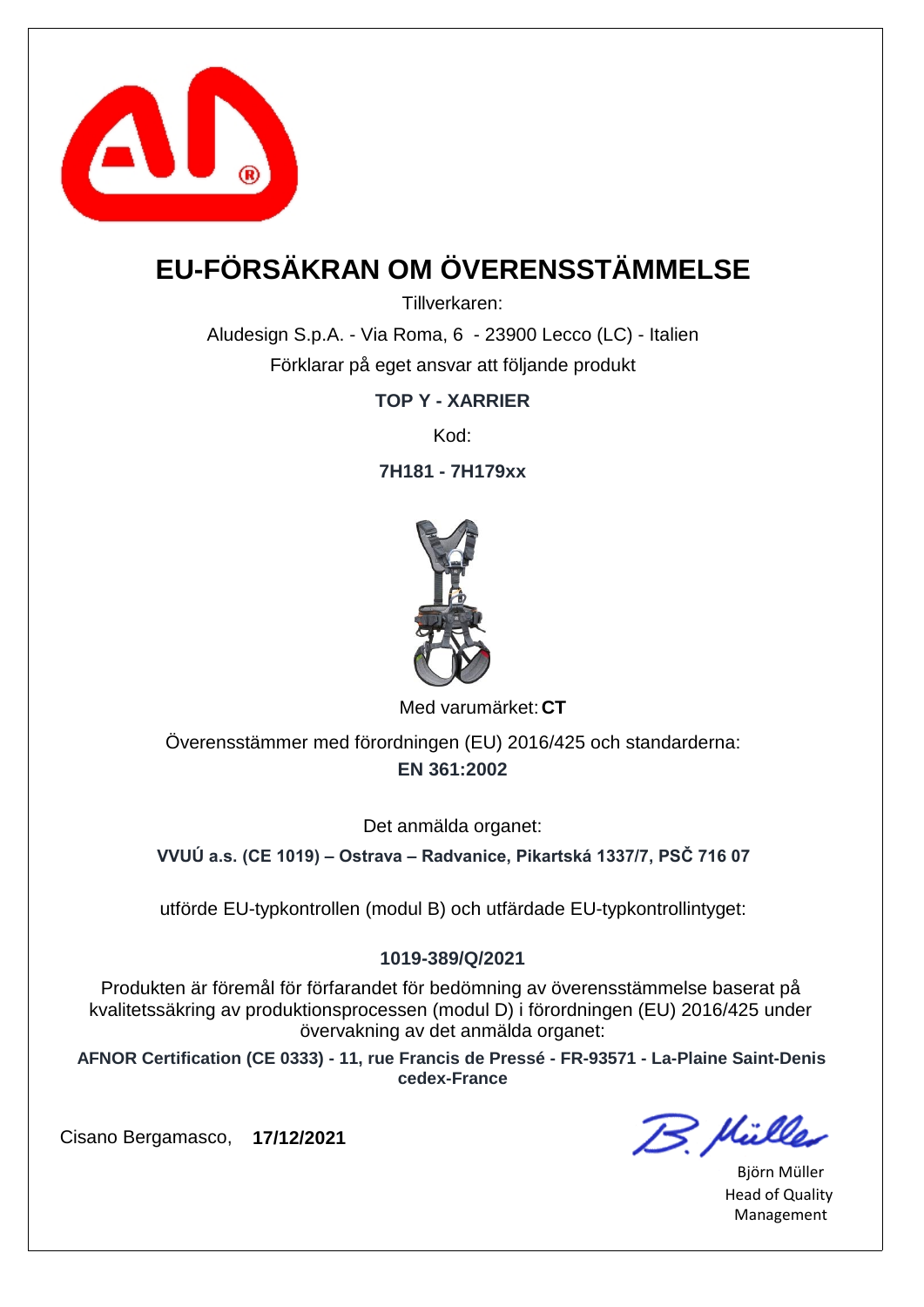

# **ES PROHLÁŠENÍ O SHODĚ**

Výrobce:

Aludesign S.p.A. - Via Roma, 6 - 23900 Lecco (LC) - Itálie prohlašuje na svou vlastní odpovědnost, že následující výrobek:

**TOP Y - XARRIER**

Kód:

**7H181 - 7H179xx**



pod obchodní značkou: **CT** 

je ve shodě s nařízením (ES) 2016/425 a s normami:

**EN 361:2002**

Notifikovaný orgán:

**VVUÚ a.s. (CE 1019) – Ostrava – Radvanice, Pikartská 1337/7, PSČ 716 07**

provedl typovou zkoušku ES (modul B) a vydal osvědčení o typové zkoušce ES:

#### **1019-389/Q/2021**

Výrobek byl podroben procesu ověření typové shody založené na záruce kvality výrobního procesu (modul D) dle nařízení (ES) 2016/425, a to pod dohledem notifikovaného orgánu:

**AFNOR Certification (CE 0333) - 11, rue Francis de Pressé - FR-93571 - La-Plaine Saint-Denis cedex-France**

B. Mülles

Björn Müller Head of Quality Management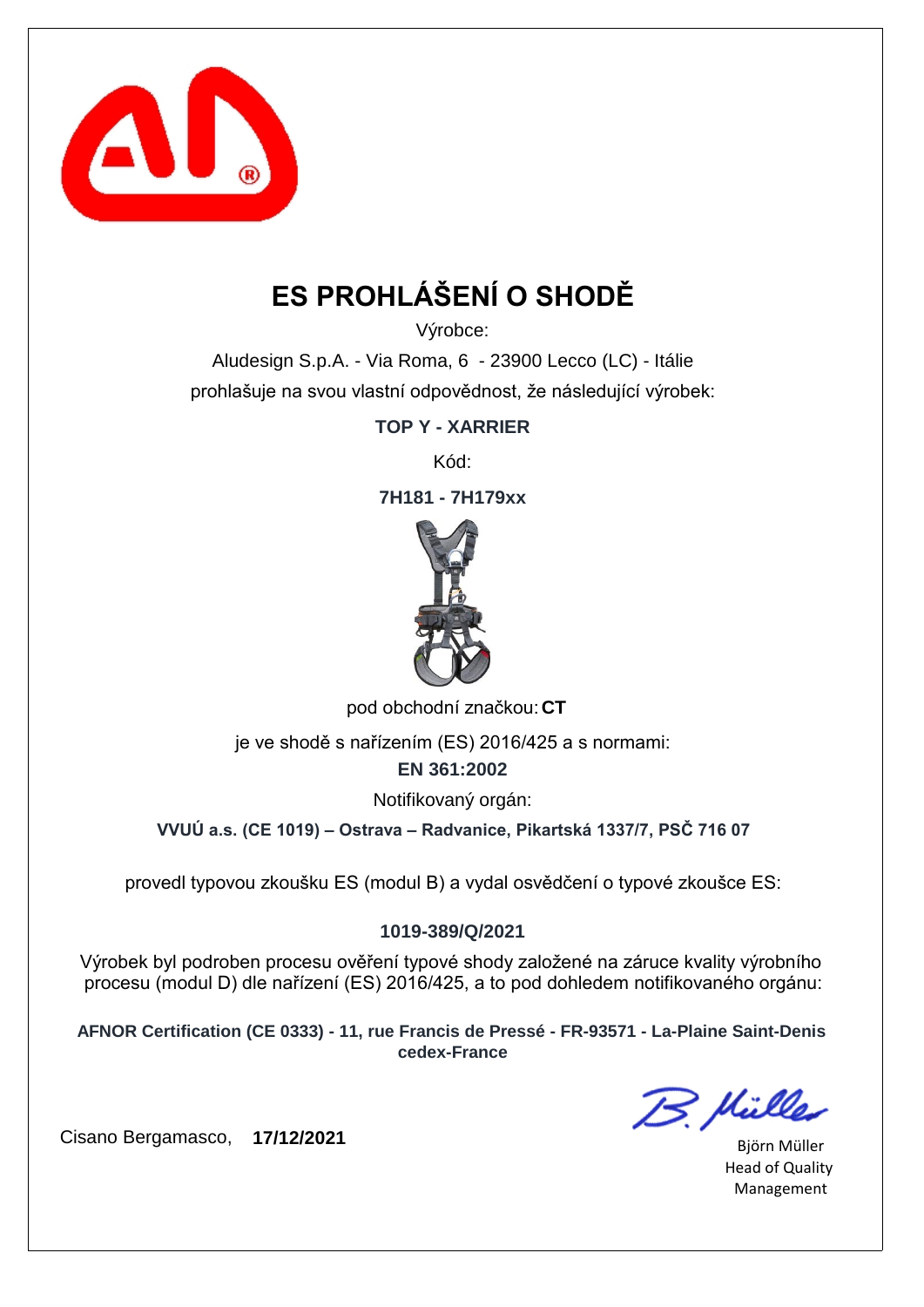

### **EU-CONFORMITEITSVERKLARING**

De fabrikant:

Aludesign S.p.A. - Via Roma, 6 - 23900 Lecco (LC) - Italy Verklaart onder eigen verantwoordelijkheid dat het volgende product:

**TOP Y - XARRIER**

Code:

**7H181 - 7H179xx**



Met handelsmerk: CT

**EN 361:2002** Conform de Verordening (EU) 2016/425 en de normen is:

De aangemelde instantie:

**VVUÚ a.s. (CE 1019) – Ostrava – Radvanice, Pikartská 1337/7, PSČ 716 07**

heeft het EU-typeonderzoek (module B) uitgevoerd en heeft het certificaat van het EUtypeonderzoek afgegeven

#### **1019-389/Q/2021**

Het product is onderworpen aan de conformiteitsbeoordelingsprocedure op basis van kwaliteitsborging van het productieproces (module D) van Verordening (EU) 2016/425 onder toezicht van de aangemelde instantie:

**AFNOR Certification (CE 0333) - 11, rue Francis de Pressé - FR-93571 - La-Plaine Saint-Denis cedex-France**

B. Mülles

Björn Müller Head of Quality Management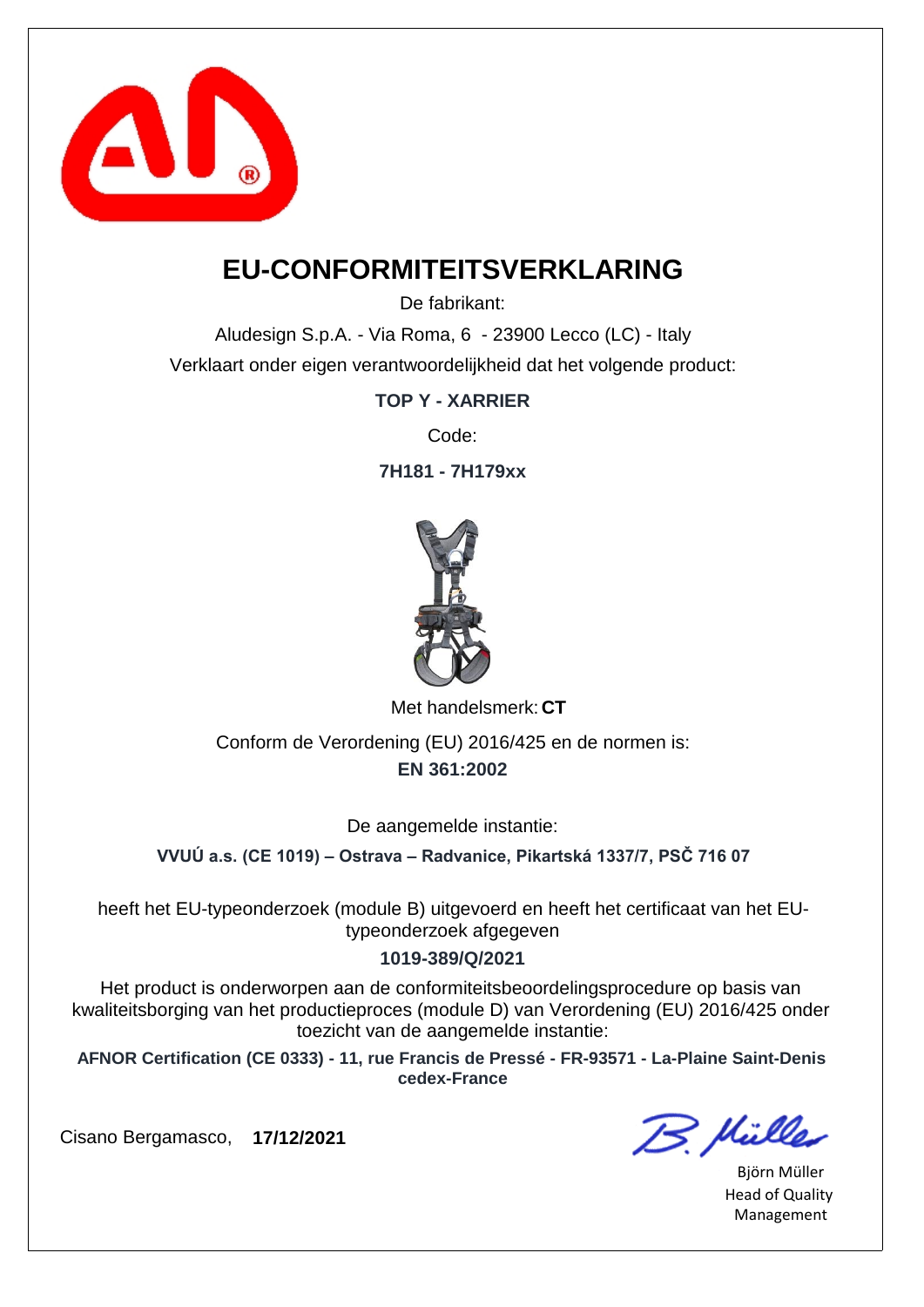

## **DECLARA ÇÃO DE CONFORMIDADE UE**

O fabricante:

Aludesign S.p.A. - Via Roma, 6 - 23900 Lecco (LC) - Itália Declara sob a sua exclusiva responsabilidade que o seguinte produto:

**TOP Y - XARRIER**

Código:

**7H181 - 7H179xx**



Com marca comercial: CT

**EN 361:2002** Está em conformidade com o Regulamento (UE) 2016/425 e com as normas:

O órgão notificado:

**VVUÚ a.s. (CE 1019) – Ostrava – Radvanice, Pikartská 1337/7, PSČ 716 07**

realizou o teste UE do tipo (módulo B) e publicou o certificado de teste UE do tipo:

#### **1019-389/Q/2021**

O produto foi objeto do procedimento de avaliação da conformidade ao tipo baseada na sua garantia de qualidade do processo de produção (módulo D) do Regulamento (UE) 2016/425 sob a supervisão do órgão notificado:

**AFNOR Certification (CE 0333) - 11, rue Francis de Pressé - FR-93571 - La-Plaine Saint-Denis cedex-France**

B. Mülles

Björn Müller Head of Quality Management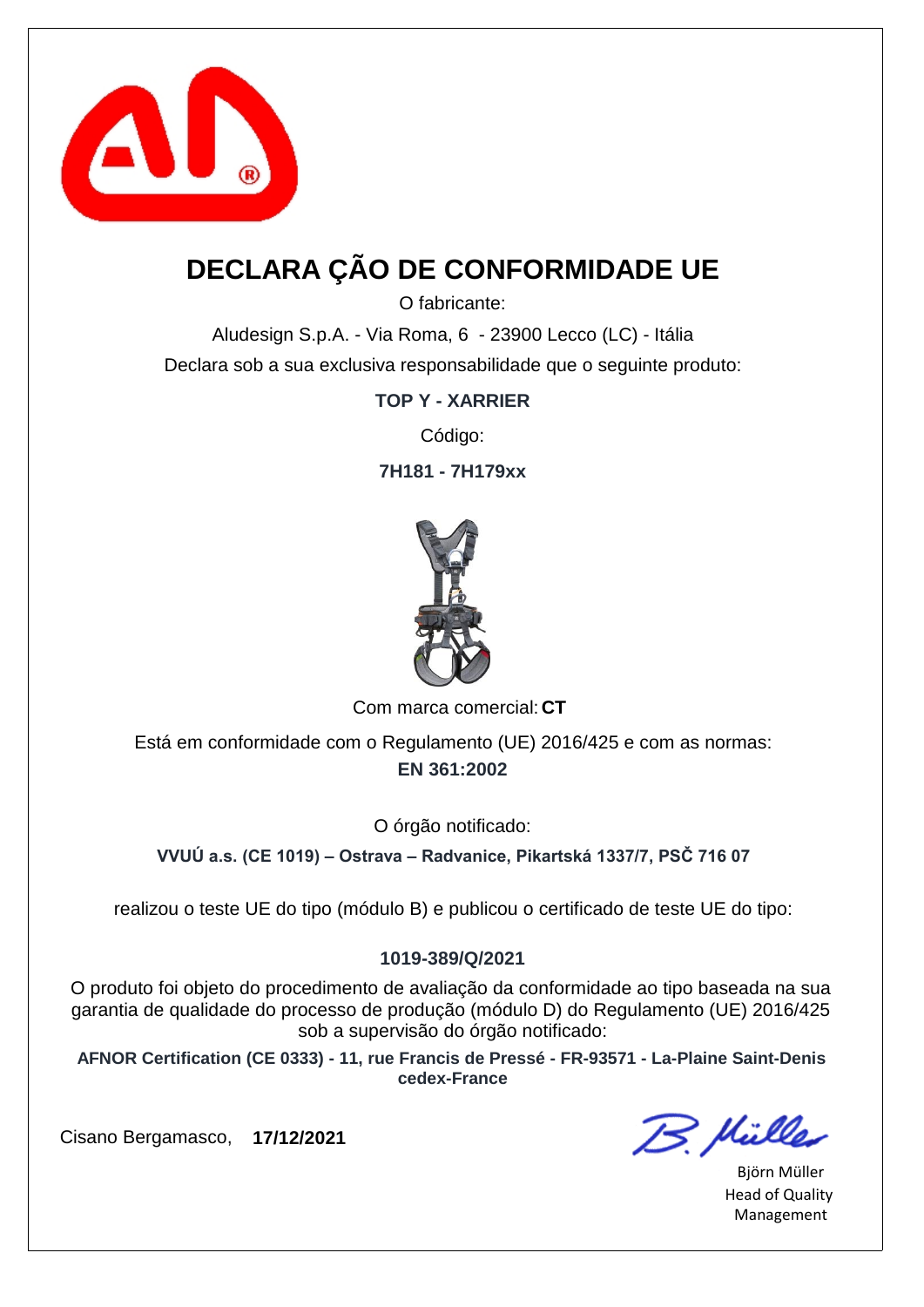

# **VYHLÁSENIE O ZHODE EÚ**

Výrobca:

Aludesign S.p.A. - Via Roma, 6 - 23900 Lecco (LC) - Taliansko Prehlasuje sa na vlastnú zodpovednosť , že uvedený výrobok

**TOP Y - XARRIER**

Kód:

**7H181 - 7H179xx**



S obchodnou značkou: CT **EN 361:2002** Je v súlade s Nariadením (EÚ) 2016/425 a normami:

Notifikačný orgán:

**VVUÚ a.s. (CE 1019) – Ostrava – Radvanice, Pikartská 1337/7, PSČ 716 07**

vykonal typovú skúšku EÚ (modul B) a vydal osvedčenie o typovej skúške EÚ:

#### **1019-389/Q/2021**

Výrobok podlieha postupu posudzovania zhody založenému na zabezpečení kvality výrobného procesu (modul D) Nariadenia (EÚ) 2016/425 pod dohľadom notifikačného orgánu:

**AFNOR Certification (CE 0333) - 11, rue Francis de Pressé - FR-93571 - La-Plaine Saint-Denis cedex-France**

B. Müller

Björn Müller Head of Quality Management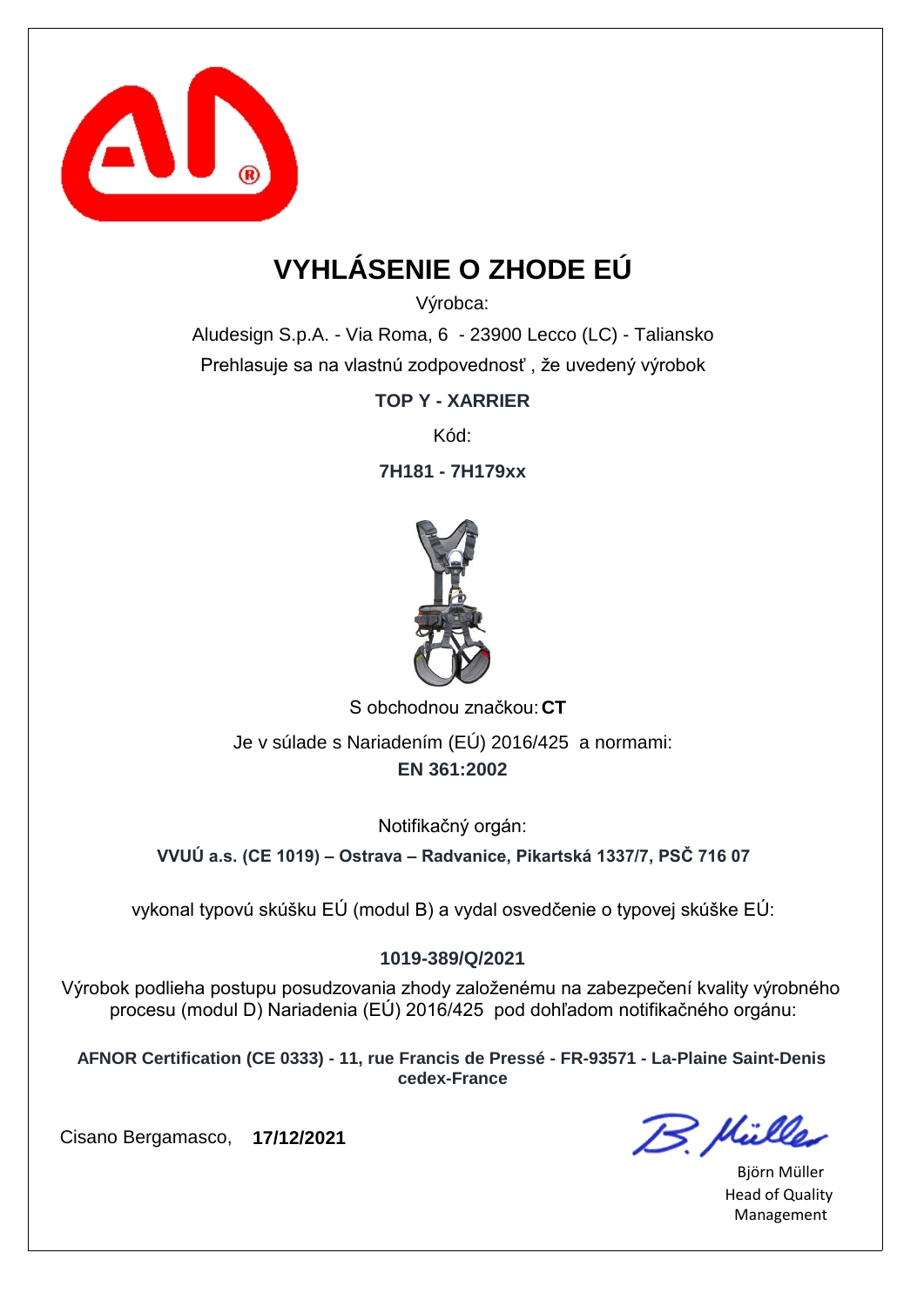

## **ES ATBILSTĪBAS DEKLARĀCIJA**

Ražotājs:

Aludesign S.p.A. - Via Roma, 6 - 23900 Lecco (LC) - Itālija Vienbalsīgi deklarē, ka šis produkts:

**TOP Y - XARRIER**

Kods:

**7H181 - 7H179xx**



**CT** Ar preču zīmi:

**EN 361:2002** Tas atbilst regulai (ES) 2016/425 un standartiem:

Pazinojošā iestāde:

**VVUÚ a.s. (CE 1019) – Ostrava – Radvanice, Pikartská 1337/7, PSČ 716 07**

veica ES tipa pārbaudi (B modulis) un izsniedza ES tipa pārbaudes sertifikātu:

#### **1019-389/Q/2021**

Uz produktu attiecas atbilstības novērtēšanas procedūra, kas pamatojas uz ražošanas procesa kvalitātes nodrošināšanu (D modulis) Regulas (ES) Nr. 2016/425 4. panta 1. punktu pilnvarotās iestādes uzraudzībā:

**AFNOR Certification (CE 0333) - 11, rue Francis de Pressé - FR-93571 - La-Plaine Saint-Denis cedex-France**

B. Müller

Björn Müller Head of Quality Management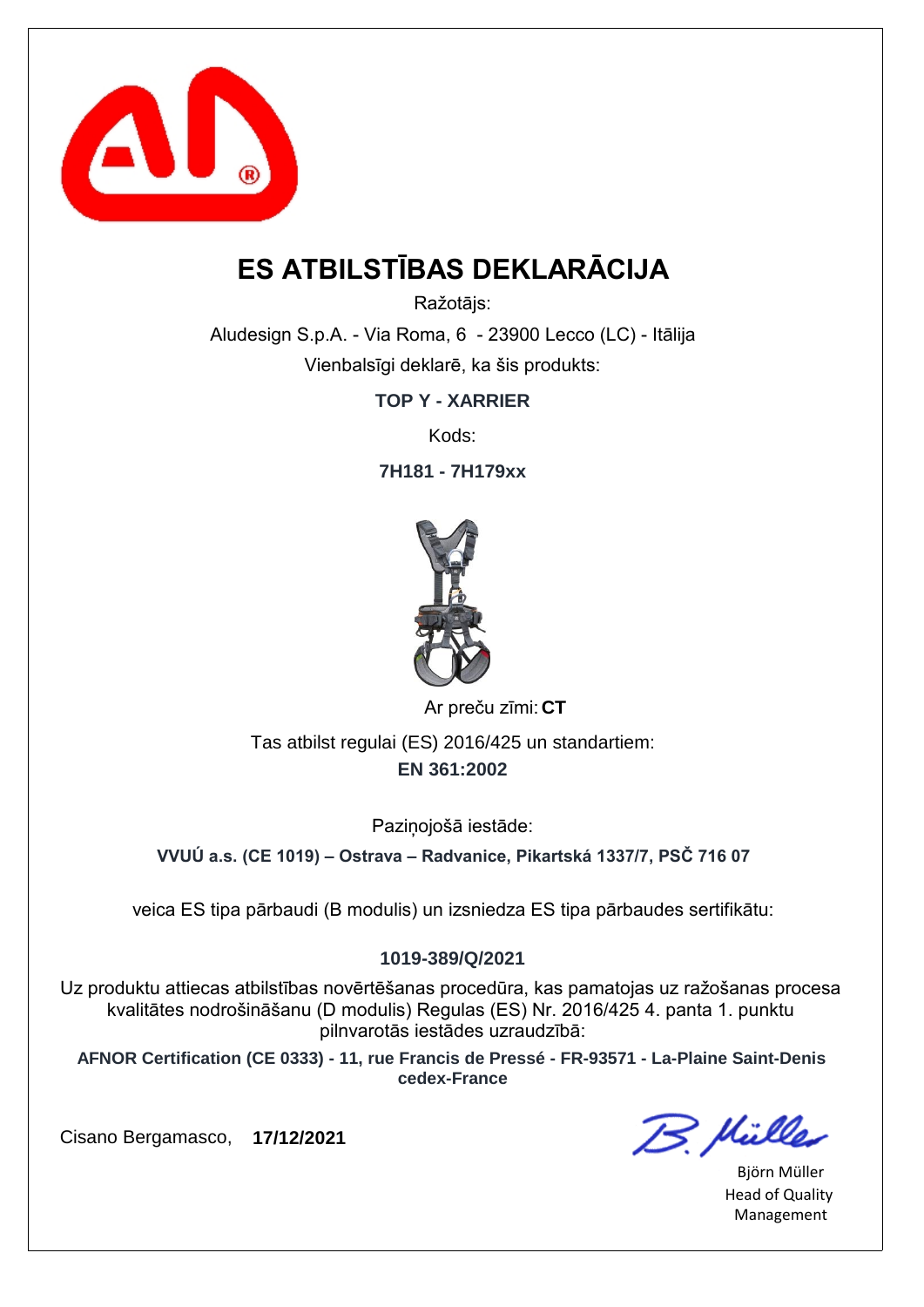

# **EU MEGFELELŐSÉGI NYILATKOZAT**

A gyártó:

Aludesign S.p.A. - Via Roma, 6 - 23900 Lecco (LC) - Olaszország kizárólagos felelősségére kijelenti, hogy a következő termék:

**TOP Y - XARRIER**

kód:

**7H181 - 7H179xx**



amelynek védjegye: CT

**EN 361:2002** megfelel a 2016/425 (EU) Rendeletnek és az alábbi szabványoknak:

A bejelentett szervezet:

**VVUÚ a.s. (CE 1019) – Ostrava – Radvanice, Pikartská 1337/7, PSČ 716 07**

elvégezte az EU-típusvizsgálatot (B modul) és kiadta az alábbi EU-típusvizsgálati tanúsítványt:

#### **1019-389/Q/2021**

A termékre az (EU) 2016/425 rendeletben meghatározott, a gyártási folyamat minőségbiztosításán alapuló típusmegfelelőség-értékelési eljárás vonatkozik (D modul), az aláb-bi bejelentett szervezet felügyelete alatt:

**AFNOR Certification (CE 0333) - 11, rue Francis de Pressé - FR-93571 - La-Plaine Saint-Denis cedex-France**

B. Hülles

Björn Müller Head of Quality Management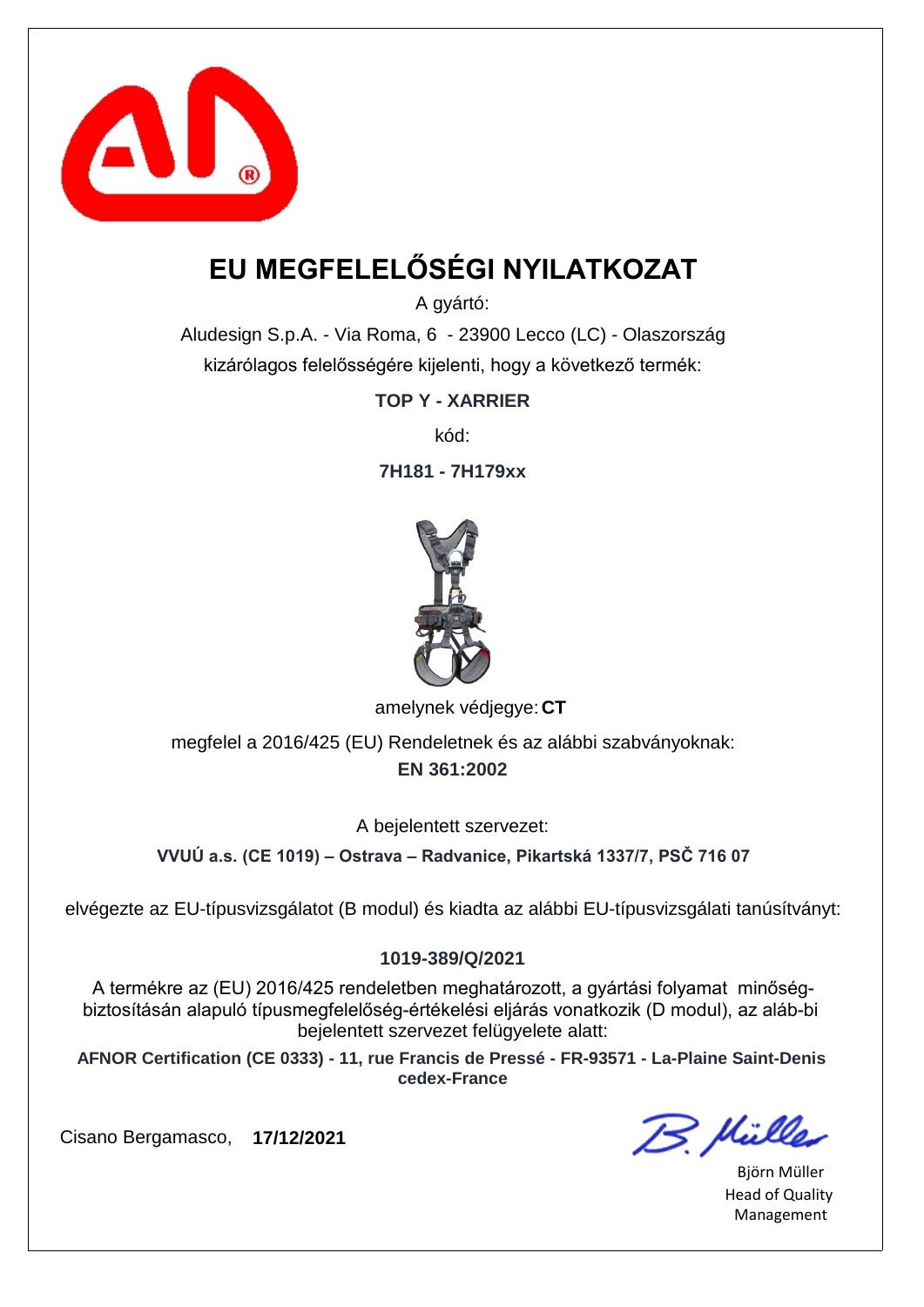

### **ELI VASTAVUSDEKLARATSIOON**

Tootia:

Aludesign S.p.A. - Via Roma, 6 - 23900 Lecco (LC) - Itaalia Deklareerib oma ainupoolel, et järgmine toode:

**TOP Y - XARRIER**

Kood:

**7H181 - 7H179xx**



**CT** Kaubamärgiga

**EN 361:2002** See vastab määrusele (EL) 2016/425 ja standarditele:

Volitatud asutus:

**VVUÚ a.s. (CE 1019) – Ostrava – Radvanice, Pikartská 1337/7, PSČ 716 07**

ha viis läbi ELi tüübihindamise (moodul B) ja väljastas ELi tüübihindamistõendi:

#### **1019-389/Q/2021**

Toote suhtes kohaldatakse tootmisprotsessi kvaliteedi tagamise aluseks olevat vastavushindamise menetlust (moodul D) määruse (EL) nr 2016/425 kohaselt teavitatud asutuse järelevalve all:

**AFNOR Certification (CE 0333) - 11, rue Francis de Pressé - FR-93571 - La-Plaine Saint-Denis cedex-France**

B. Hülles

Björn Müller Head of Quality Management